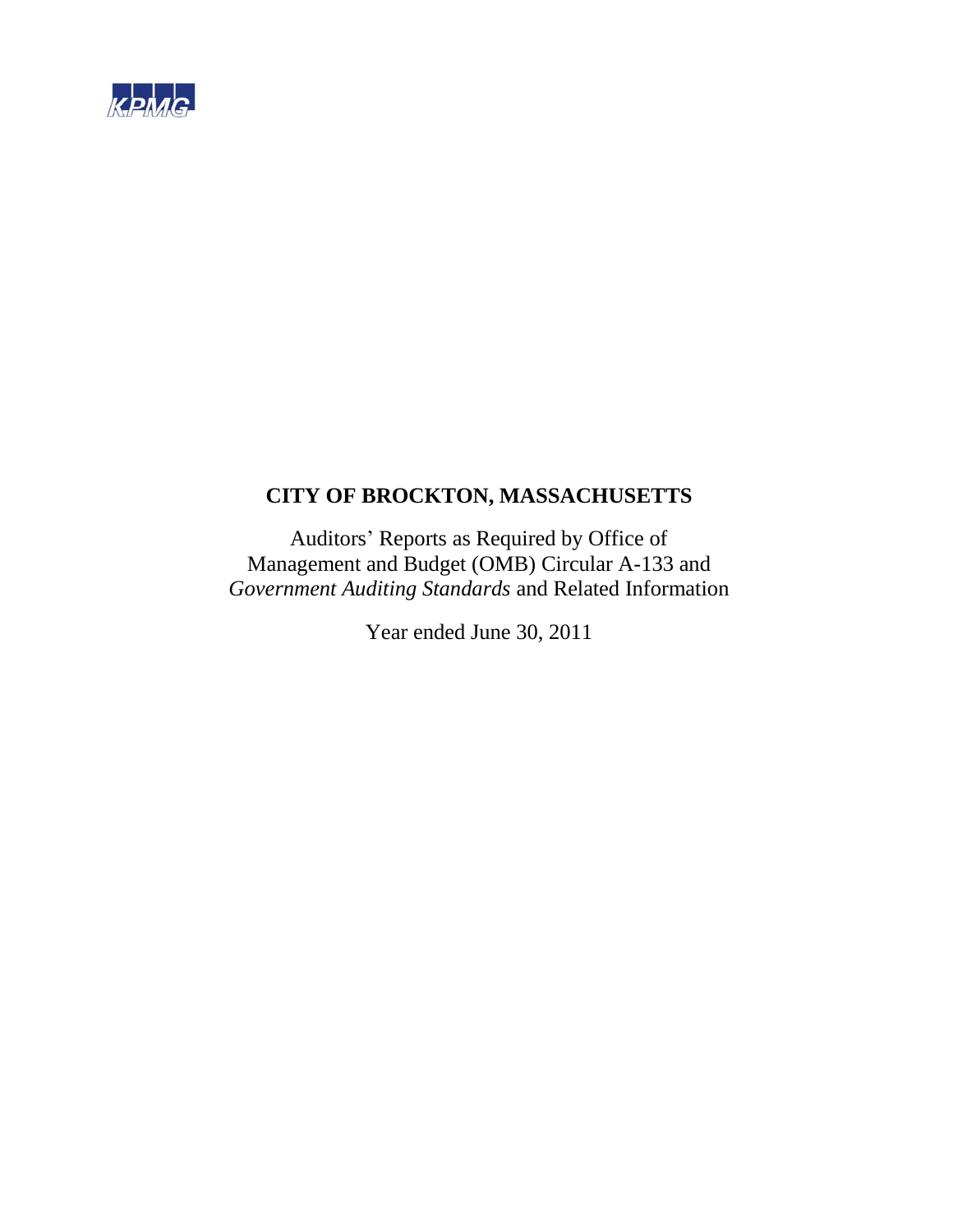# **Table of Contents**

**Page**

| Independent Auditors' Report on Compliance with Requirements That Could Have a Direct and<br>Material Effect on Each Major Program, Internal Control over Compliance, and on the<br>Schedule of Expenditures of Federal Awards in Accordance with OMB Circular A-133 | Exhibit I   |
|----------------------------------------------------------------------------------------------------------------------------------------------------------------------------------------------------------------------------------------------------------------------|-------------|
| Schedule of Expenditures of Federal Awards                                                                                                                                                                                                                           | Exhibit II  |
| Report on Internal Control over Financial Reporting and on Compliance and Other Matters<br>Based on an Audit of Financial Statements Performed in Accordance with Government<br><b>Auditing Standards</b>                                                            | Exhibit III |
| Schedule of Findings and Questioned Costs                                                                                                                                                                                                                            | Exhibit IV  |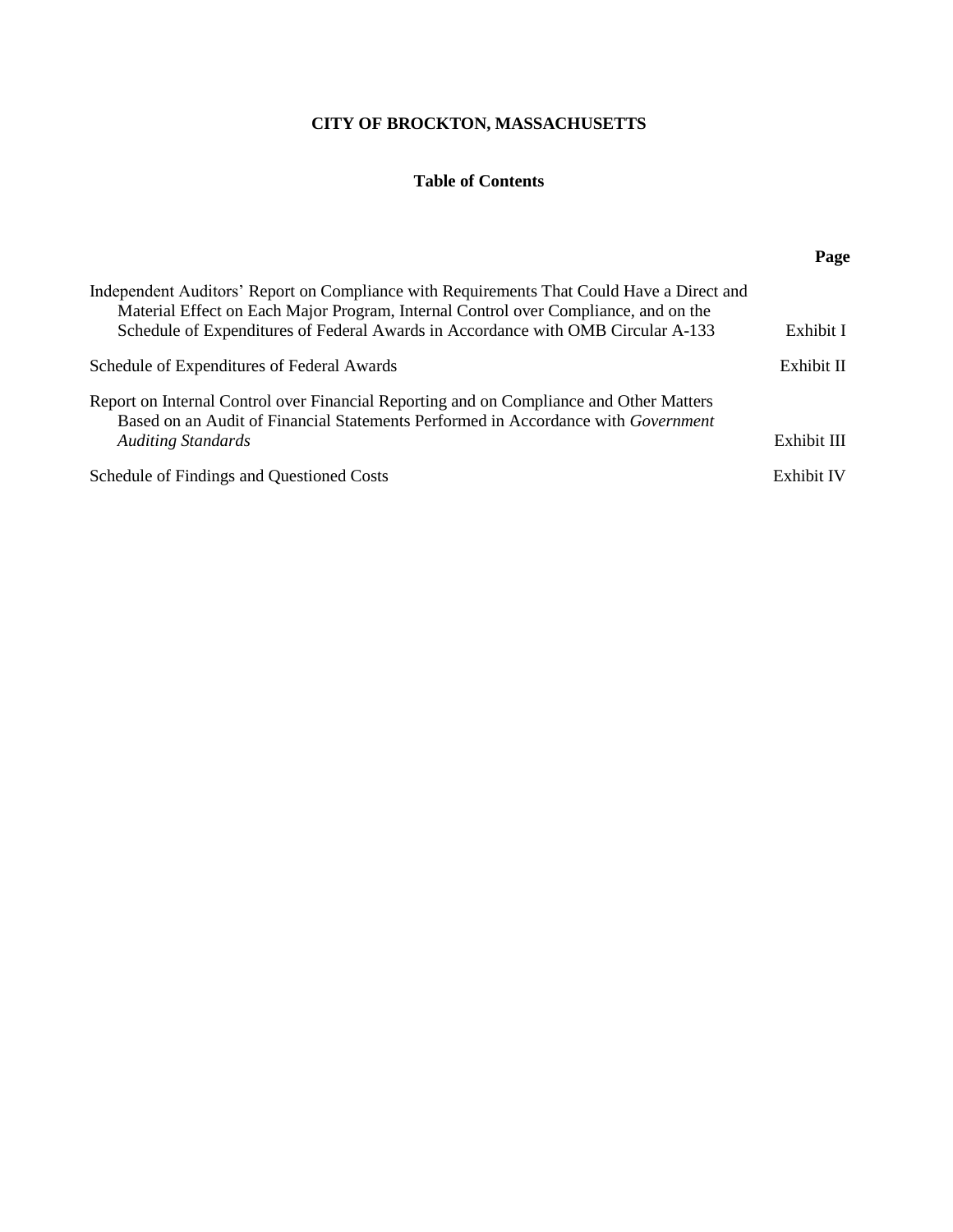

**KPMG LLP**  Two Financial Center 60 South Street Boston, MA 02111

### **Independent Auditors' Report on Compliance with Requirements That Could Have a Direct and Material Effect on Major Program, Internal Control over Compliance, and on the Schedule of Expenditures of Federal Awards in Accordance with OMB Circular A-133**

The Honorable Mayor and City Council City of Brockton, Massachusetts:

### **Compliance**

We have audited the City of Brockton, Massachusetts' (the City) compliance with the types of compliance requirements described in the U.S. Office of Management and Budget (OMB) *Circular A-133 Compliance Supplement* that could have a direct and material effect on each of the City's major federal programs for the year ended June 30, 2011. The City's major federal programs are identified in the summary of auditors' results section of the accompanying schedule of findings and questioned costs. Compliance with the requirements of laws, regulations, contracts, and grants applicable to each of its major federal programs is the responsibility of the City's management. Our responsibility is to express an opinion on the City's compliance based on our audit.

We conducted our audit of compliance in accordance with auditing standards generally accepted in the United States of America; the standards applicable to financial audits contained in *Government Auditing Standards*, issued by the Comptroller General of the United States; and OMB Circular A-133, *Audits of States, Local Governments, and NonProfit Organizations*. Those standards and OMB Circular A-133 require that we plan and perform the audit to obtain reasonable assurance about whether noncompliance with the types of compliance requirements referred to above that could have a direct and material effect on a major federal program occurred. An audit includes examining, on a test basis, evidence about the City's compliance with those requirements and performing such other procedures as we considered necessary in the circumstances. We believe that our audit provides a reasonable basis for our opinion. Our audit does not provide a legal determination of the City's compliance with those requirements.

In our opinion, the City complied, in all material respects, with the compliance requirements referred to above that could have a direct and material effect on each of its major federal programs for the year ended June 30, 2011. However, the results of our auditing procedures disclosed an instance of noncompliance with those requirements, which is required to be reported in accordance with OMB Circular A-133 and which is described in the accompanying schedule of findings and questioned costs as item *2011-01.*

### **Internal Control over Compliance**

Management of the City is responsible for establishing and maintaining effective internal control over compliance with the requirements of laws, regulations, contracts, and grants applicable to federal programs. In planning and performing our audit, we considered the City's internal control over compliance with the requirements that could have a direct and material effect on a major federal program to determine the auditing procedures for the purpose of expressing our opinion on compliance and to test and report on internal control over compliance in accordance with OMB Circular A-133, but not for the purpose of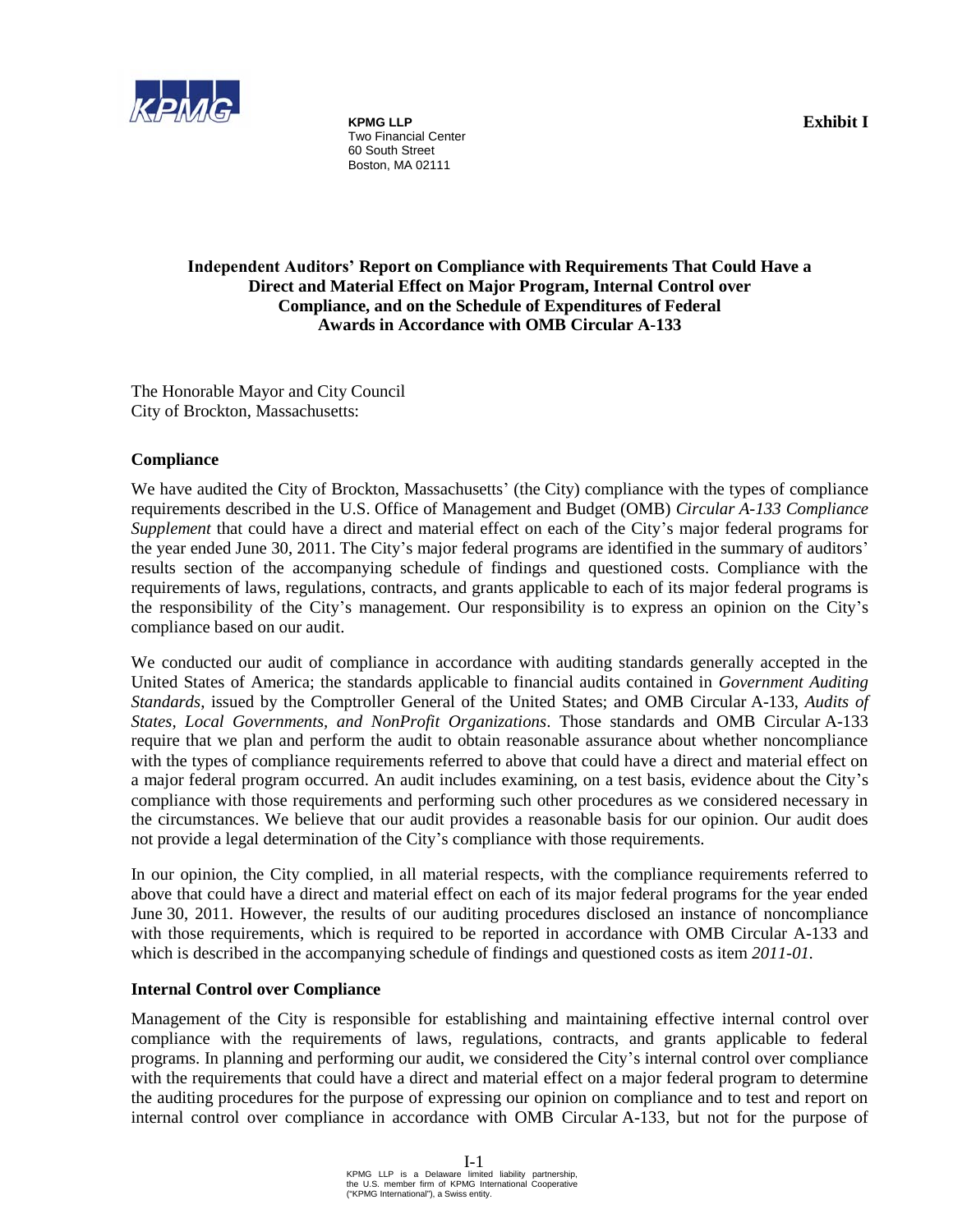

expressing an opinion on the effectiveness of internal control over compliance. Accordingly, we do not express an opinion on the effectiveness of the City's internal control over compliance.

A deficiency in internal control over compliance exists when the design or operation of a control over compliance does not allow management or employees, in the normal course of performing their assigned functions, to prevent, or detect and correct, noncompliance with a type of compliance requirement of a federal program on a timely basis. A material weakness in internal control over compliance is a deficiency, or combination of deficiencies, in internal control over compliance, such that there is a reasonable possibility that material noncompliance with a type of compliance requirement of a federal program will not be prevented, or detected and corrected, on a timely basis.

Our consideration of internal control over compliance was for the limited purpose described in the first paragraph of this section and was not designed to identify all deficiencies in internal control over compliance that might be deficiencies, significant deficiencies, or material weaknesses. We did not identify any deficiencies in internal control over compliance that we consider to be material weaknesses, as defined above. However, we identified a deficiency in internal control over compliance that we consider to be a significant deficiency as described in the accompanying schedule of findings and questioned costs as item *2011-01*. A significant deficiency in internal control over compliance is a deficiency, or a combination of deficiencies, in internal control over compliance with a type of compliance requirement of a federal program that is less severe than a material weakness in internal control over compliance, yet important enough to merit attention by those charged with governance.

The City's response to the finding identified in our audit is described in the accompanying schedule of findings and questioned costs. We did not audit the City's response and, accordingly, we express no opinion on the response.

### **Schedule of Expenditures of Federal Awards**

We have audited the financial statements of the governmental activities, the business-type activities, each major fund, and the aggregate remaining fund information of the City as of and for the year ended June 30, 2011, and have issued our report thereon dated April 11, 2012. Our report includes an explanatory paragraph regarding the City adopting the provisions of Governmental Accounting Standards Board (GASB) Statement No. 54, *Fund Balance Reporting and Governmental Fund Type Definitions.* Our audit was performed for the purpose of forming opinions on the financial statements that collectively comprise the City's basic financial statements. The accompanying schedule of expenditures of federal awards is presented for purposes of additional analysis as required by OMB Circular A-133 and is not a required part of the basic financial statements. Such information has been subjected to the auditing procedures applied in the audit of the basic financial statements and, in our opinion, is fairly stated, in all material respects, in relation to the basic financial statements.

This report is intended solely for the information and use of management, the Board of Selectmen, others within the entity, and federal awarding agencies and pass-through entities and is not intended to be and should not be used by anyone other than these specified parties.

KPMG LLP

July 16, 2012

(except the schedule of expenditures of federal awards, which is as of April 11, 2012)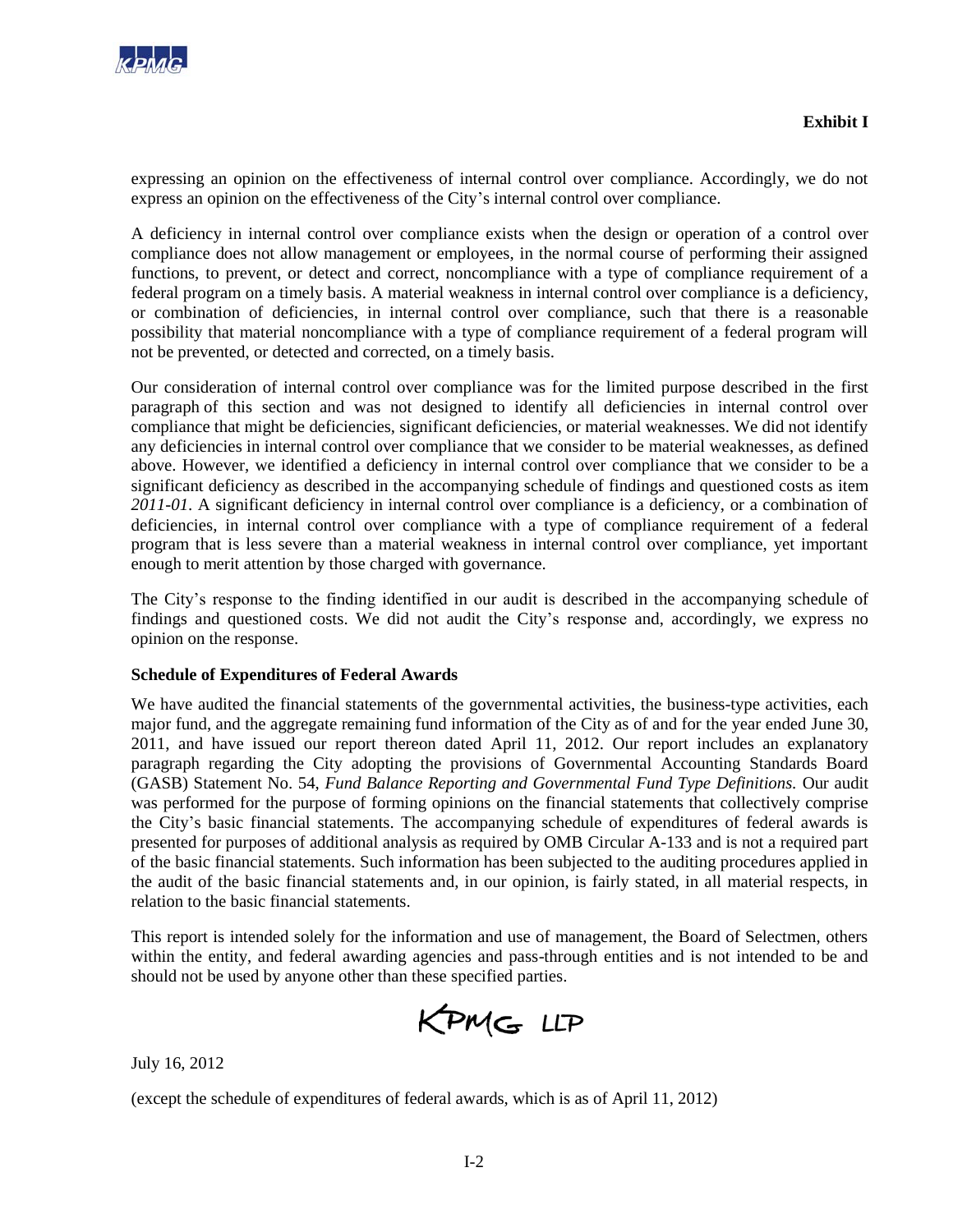### **CITY OF BROCKTON, MASSACHUSETTS**

### Schedule of Expenditures of Federal Awards

| Federal grantor/passed-through grantor/program title                                                                                  | <b>CFDA</b><br>number | Federal<br>expenditures |
|---------------------------------------------------------------------------------------------------------------------------------------|-----------------------|-------------------------|
| U.S. Department of Agriculture:<br>Passed through State Department of Elementary and Secondary Education:                             |                       |                         |
| Food Donation                                                                                                                         | 10.550                | \$<br>435,964           |
| School Breakfast Program (note 4)                                                                                                     | 10.553                | 1,547,468               |
| National School Lunch Program (note 4)                                                                                                | 10.555                | 4,630,386               |
| Child and Adult Care Food Program<br>Special Summer Food Service Program for Children (note 4)                                        | 10.558<br>10.559      | 6,122<br>190,064        |
| Total U.S. Department of Agriculture                                                                                                  |                       | 6,810,004               |
| U.S. Department of Defense:                                                                                                           |                       |                         |
| Direct Programs:                                                                                                                      |                       |                         |
| <b>US Army Junior ROTC</b>                                                                                                            | 12.000                | 98.698                  |
| Total U.S. Department of Defense                                                                                                      |                       | 98,698                  |
| U.S. Department of Housing and Urban Development:<br>Direct programs:                                                                 |                       |                         |
| Community Development Block Grant - Entitlement Grants (note 4)                                                                       | 14.218                | 1,936,948               |
| Community Development Block Grant - ARRA (note 4)                                                                                     | 14.253                | 93,448                  |
| Homeless Prevention and Rapid Re-Housing Program Technical Assistance – ARRA                                                          | 14.257                | 307,189                 |
| Total U.S. Department of Housing and Urban Development                                                                                |                       | 2,337,585               |
| U.S. Department of Justice:<br>Direct programs:                                                                                       |                       |                         |
| Part E – Developing, Testing and Demonstrating Promising New Programs                                                                 | 16.541                | 110,426                 |
| ARRA – Public Safety Partnership and Community Policing Grants                                                                        | 16.710                | 497,163                 |
| Total direct programs                                                                                                                 |                       | 607,589                 |
| Passed through State Division of Fire Services:                                                                                       |                       |                         |
| Byrne Formula Grant Program                                                                                                           | 16.579                | 47,729                  |
| Community Capacity Development Office<br>Edward Byrne Memorial Justice Assistance Grant Program (note 4)                              | 16.595                | 11,045                  |
| Edward Byrne Memorial Justice Assistance Grant - ARRA (note 4)                                                                        | 16.738<br>16.803      | 35,898<br>289,003       |
| Passed through State Executive Office of Public Safety Violence Against Women                                                         |                       |                         |
| <b>ARRA</b> – Formula Grants                                                                                                          | 16.588                | 23,849                  |
| Total pass-through programs                                                                                                           |                       | 407,524                 |
| Total U.S. Department of Justice                                                                                                      |                       | 1,015,113               |
| U.S. Department of Environmental Protection Agency:                                                                                   |                       |                         |
| Passed through Massachusetts Water Pollution Abatement Trust:<br>ARRA - Capitalization Grants for Drinking Water State Revolving Fund | 66.468                | 551,815                 |
| Total pass-through programs                                                                                                           |                       | 551,815                 |
| Total U.S. Department of Environmental Protection Agency                                                                              |                       | 551,815                 |
|                                                                                                                                       |                       |                         |
| U.S. Department of Energy:<br>Direct Programs:                                                                                        |                       |                         |
| ARRA – Energy Efficiency and Conservation Block Grant Program                                                                         | 81.128                | 427,104                 |
| Total U.S. Department of Energy                                                                                                       |                       | 427,104                 |
| U.S. Department of Labor:                                                                                                             |                       |                         |
| Passed through Brockton Area Workforce Investment Board:                                                                              |                       |                         |
| ARRA – WIA Adult Program (note 4)                                                                                                     | 17.258                | 71.995                  |
| WIA Youth Activities (note 4)                                                                                                         | 17.259                | 90,945                  |
| ARRA - Dislocated Workers (note 4)                                                                                                    | 17.260                | 1,848                   |
| Total pass through programs                                                                                                           |                       | 164,788                 |
| Total US Department of Labor                                                                                                          |                       | 164,788                 |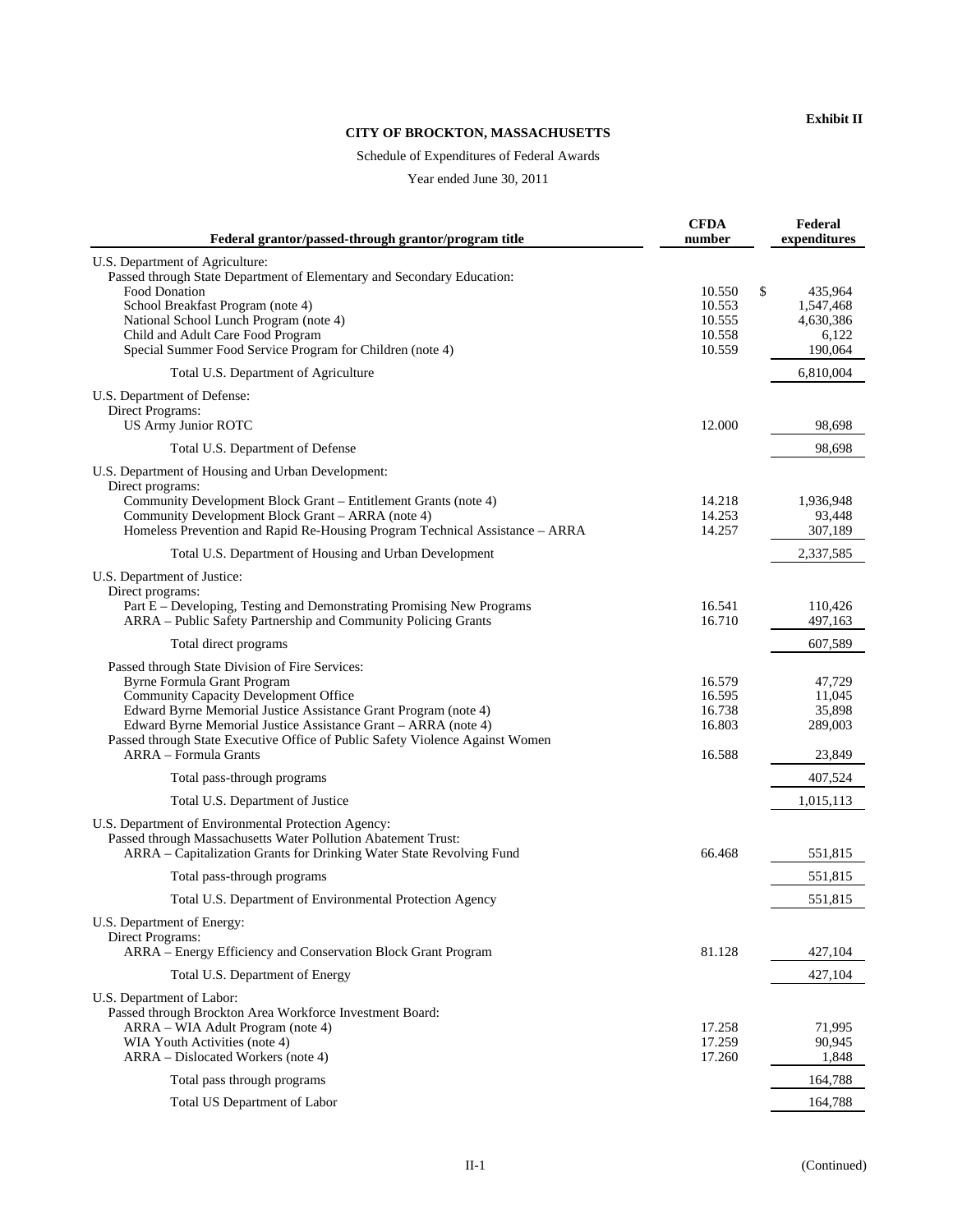### Schedule of Expenditures of Federal Awards

| Federal grantor/passed-through grantor/program title                                                 | <b>CFDA</b><br>number | Federal<br>expenditures |
|------------------------------------------------------------------------------------------------------|-----------------------|-------------------------|
| U.S. Department of Transportation:<br>Passed through State Office of Public Safety:                  |                       | \$                      |
| State and Community Highway Safety                                                                   | 20.600                | 6,482                   |
| Total US Department of Transportation                                                                |                       | 6,482                   |
| U.S. Department of Education:<br>Direct programs:                                                    |                       |                         |
| Safe and Drug-Free Schools and Communities National Program<br>Fund for the Improvement of Education | 84.184<br>84.215      | 49,745<br>235,660       |
| Total direct programs                                                                                |                       | 285,405                 |
| Passed through State Department of Elementary and Secondary Education:                               |                       |                         |
| Adult Education – Basic Grants to States                                                             | 84.002                | 3,798                   |
| Title I – Grants to Local Educational Agencies (note 4)                                              | 84.010                | 4,553,019               |
| Special Education – Grants to States (note 4)                                                        | 84.027                | 3,843,115               |
| Vocational Education - Grants to States                                                              | 84.048                | 110,565                 |
| Special Education - Preschool Grants (kindergarten development) (note 4)                             | 84.173                | 25,266                  |
| Safe & Drug Free Schools and Communities - State Grants                                              | 84.186                | 24,516                  |
| Education for Homeless Children & Youth (note 4)                                                     | 84.196                | 52,634                  |
| Twenty-First Century Community Learning Centers                                                      | 84.247                | 514,132                 |
| Twenty-First Century Community Learning Centers                                                      | 84.287                | 447,632                 |
| Technology Literacy Challenge Fund Grants (note 4)                                                   | 84.318                | 45,031                  |
| <b>Reading First State Grants</b>                                                                    | 84.357                | 86,792                  |
| <b>English Language Acquisition Grants</b>                                                           | 84.365                | 613,318                 |
| Mathematics and Science Partnership Program                                                          | 84.366                | 235,075                 |
| <b>Improving Teach Quality State Grants</b>                                                          | 84.367                | 1,421,067               |
| School Improvement Grants                                                                            | 84.377                | 44,534                  |
| ARRA – Education Technology State Grants (note 4)                                                    | 84.386                | 14,535                  |
| $ARRA - Education for Homeless Children & Youth (note 4)$                                            | 84.387                | 2,126                   |
| ARRA – Title I – Grants to Local Educational Agencies (note 4)                                       | 84.389                | 1,684,027               |
| ARRA – Special Education – Grants to States (note 4)                                                 | 84.391                | 2,497,503               |
| ARRA – State Fiscal Stabilization Funds – Education (note 4)                                         | 84.394                | 697,902                 |
| ARRA – State Fiscal Stabilization Fund Race to the Top                                               | 84.395                | 67,552                  |
| <b>Education Jobs Fund</b>                                                                           | 84.410                | 175,217                 |
| Passed through Massachusetts Department of Early Childhood Education & Care:                         |                       |                         |
| ARRA – Special Education Grants to States (note 4)                                                   | 84.391                | 92,639                  |
| ARRA – Special Education – Preschool Grants (note 4)                                                 | 84.392                | 92,129                  |
| ARRA – State Fiscal Stabilization Fund Invest in Innovation                                          | 84.396                | 13,180                  |
| Passed through Massachusetts Executive Office of Public Safety                                       |                       |                         |
| ARRA – State Fiscal Stabilization Fund – Government Services (note 4)                                | 84.397                | 189,969                 |
| Total pass-through programs                                                                          |                       | 17,547,273              |
| Total U.S. Department of Education                                                                   |                       | 17,832,678              |
| Corporation for National and Community Service:<br>Passed through State Department of Education:     |                       |                         |
| Learn and Serve America School and Community Program                                                 | 94.004                | 24,853                  |
| Total Corp. for National and Community Service                                                       |                       | 24,853                  |
| U.S. Department of Health and Human Services:                                                        |                       |                         |
| Direct program:<br>Medical Reserve Corps Small Grant Program                                         | 93.008                | 7,079                   |
| Total direct programs                                                                                |                       | 7,079                   |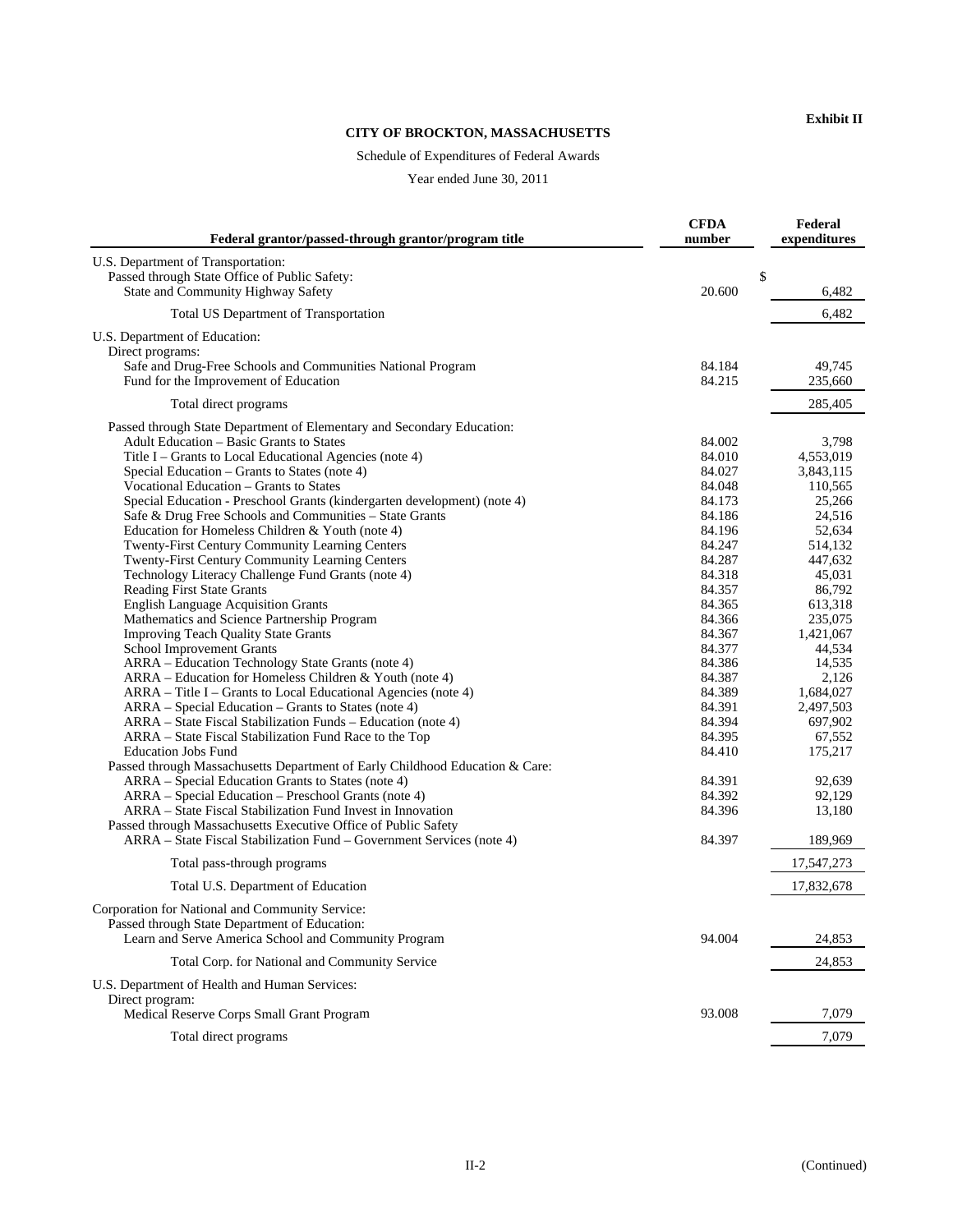### **CITY OF BROCKTON, MASSACHUSETTS**

### Schedule of Expenditures of Federal Awards

Year ended June 30, 2011

| <b>CFDA</b><br>Federal grantor/passed-through grantor/program title<br>number                                                                                                                                                              | Federal<br>expenditures |
|--------------------------------------------------------------------------------------------------------------------------------------------------------------------------------------------------------------------------------------------|-------------------------|
| Passed through State Department of Public Health:<br><b>Public Health Emergency Preparedness</b><br>93.069<br>National Bioterrorism Hospital Preparedness Program<br>93.889                                                                | \$<br>15,901<br>5,587   |
| Passed through Massachusetts Department of Early Childhood Education & Care:<br><b>Head Start</b><br>93.600<br>Passed through United Way of Massachusetts and Merrimack Valley:<br>ARRA – Child Care and Development Block Grant<br>93.713 | 186,982<br>850          |
| Total passed-through programs                                                                                                                                                                                                              | 209,320                 |
| Total U.S. Department of Health and Human Services                                                                                                                                                                                         | 216,399                 |
| U.S. Department of Homeland Security:<br>Direct program:<br>Assistance to Firefighters Grant<br>97.044                                                                                                                                     | 229,840                 |
| Total direct programs                                                                                                                                                                                                                      | 229,840                 |
| Passed through Massachusetts Emergency Management Agency:<br>97.067<br>Homeland Security Grant program                                                                                                                                     | 6,455                   |
| Total passed-through programs                                                                                                                                                                                                              | 6,455                   |
| Total U.S. Department of Homeland Security                                                                                                                                                                                                 | 236,295                 |
| Institute of Museum and Library Services<br>Passed through Massachusetts Board of Library Commissioners:<br><b>Grants to States</b><br>45.310                                                                                              | 5,429                   |
| Total Institute of Museum and Library Services                                                                                                                                                                                             | 5,429                   |
| Total expenditures of federal awards                                                                                                                                                                                                       | 29,727,243              |

See accompanying notes to schedule of expenditures of federal awards.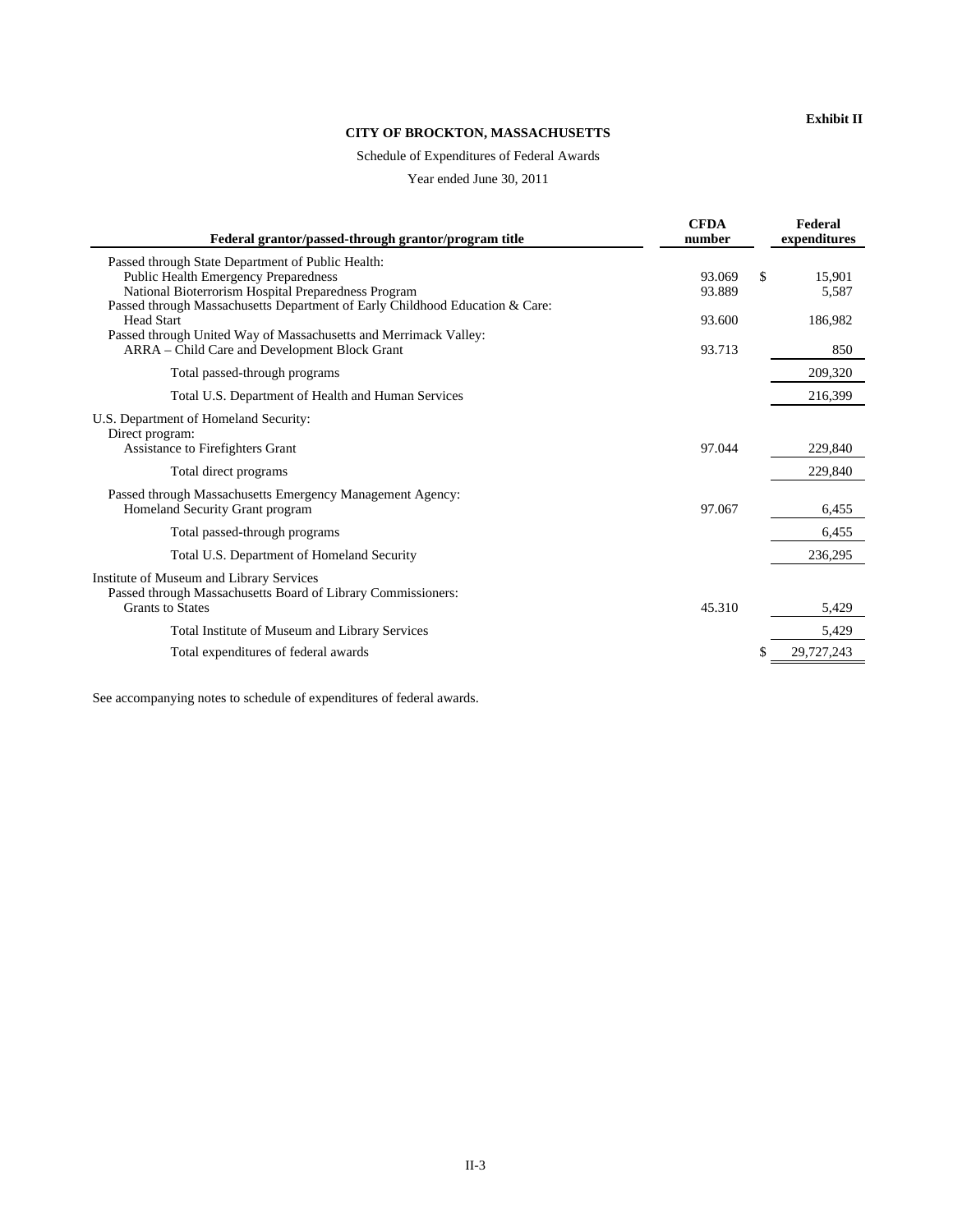## **CITY OF BROCKTON, MASSACHUSETTS**

### Notes to Schedule of Expenditures of Federal Awards

Year ended June 30, 2011

### **(1) Definition of Reporting Entity**

The accompanying schedule of expenditures of federal awards (the Schedule) presents the activity of all federal financial assistance programs of the City of Brockton, Massachusetts (the City). All federal awards received directly from federal agencies as well as federal awards passed through other local government agencies are included on the Schedule.

### **(2) Summary of Significant Accounting Policies**

The accounting and reporting policies of the City are set forth below:

### *(a) Basis of Presentation*

The accompanying Schedule is presented using the modified accrual basis of accounting.

### *(b) School Cafeteria Programs*

The City accounts for local, state, and federal expenditures of the National School Breakfast/Lunch programs in one combined fund. Program expenditures in the schedule represent federal reimbursements for meals provided during 2011.

### *(c) Food Distribution Program*

Noncash contributions of commodities under the Food Distribution program are received under a State distribution formula and are valued at federally published wholesale prices for purposes of this schedule. Such commodities are not recorded in the financial records, although memorandum records are maintained.

### **(3) Subrecipient Expenditures**

The Community Development Block Grants/Entitlement Grant and the Homeless Prevention and Rapid Re-Housing Program Technical Assistance expenditures in the schedule of expenditures of federal awards represent funds paid by the City to its subrecipient(s).

### **(4) Clustered Programs**

OMB Circular A-133 defines a "cluster" as "a grouping of closely related programs that share common compliance requirements." The table below details the federal programs included in the schedule of expenditures of federal awards that are required by OMB Circular A-133 to be "clustered" for purposes of testing federal compliance requirements and identifying Type A programs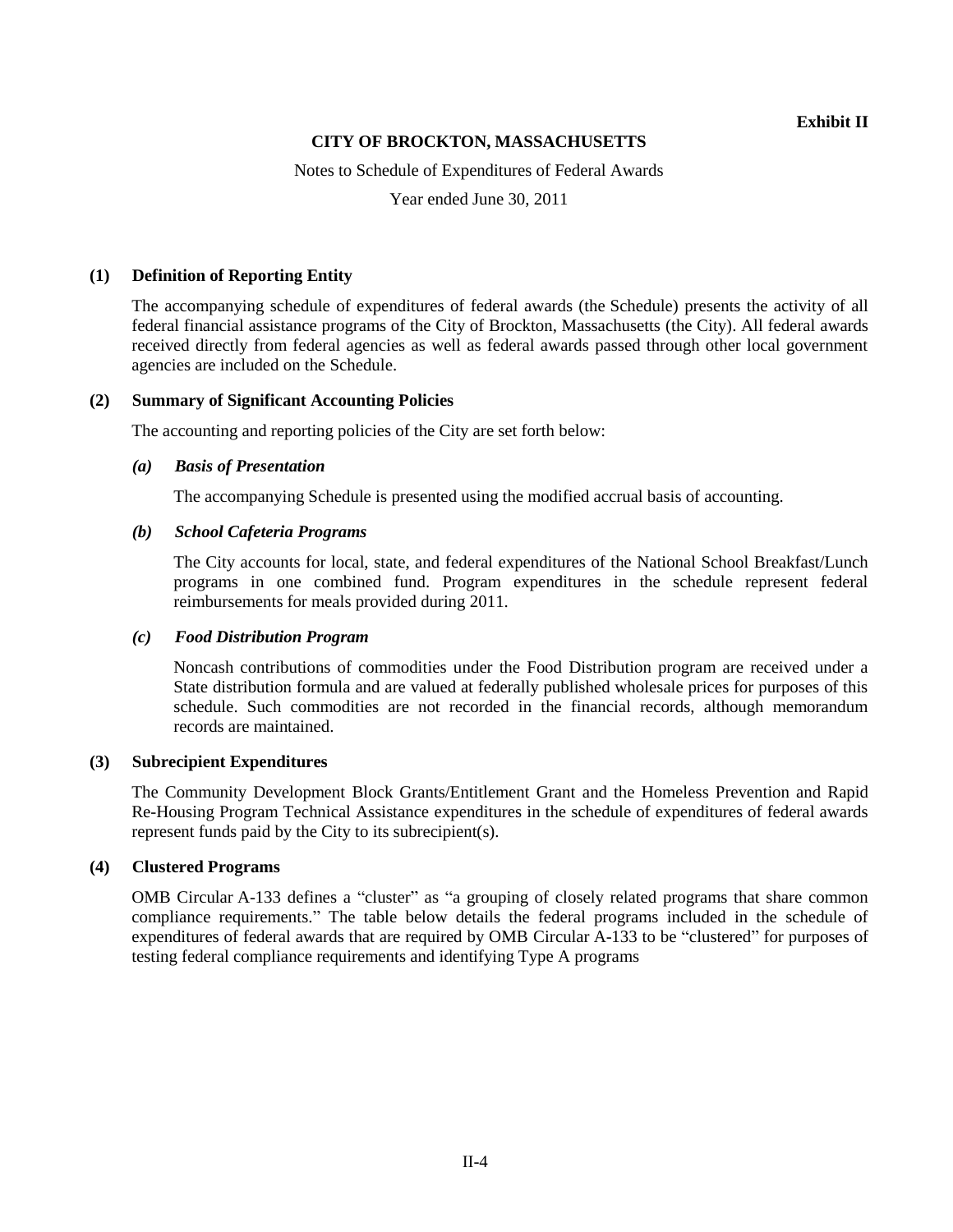# **CITY OF BROCKTON, MASSACHUSETTS**

# Notes to Schedule of Expenditures of Federal Awards

| CFDA#                                           | <b>Program Title</b>                                     | <b>Expenditures</b> |
|-------------------------------------------------|----------------------------------------------------------|---------------------|
| <b>Child Nutrition Cluster:</b>                 |                                                          |                     |
| 10.553                                          | School Breakfast Program                                 | \$<br>1,547,468     |
| 10.555                                          | National School Lunch Program                            | 4,630,386           |
| 10.559                                          | Special Summer Food Service Program for Children         | 190,064             |
|                                                 | <b>Child Nutrition Cluster Total</b>                     | \$<br>6,367,918     |
| <b>CDBG</b> Entitlement Grants Cluster:         |                                                          |                     |
| 14.218                                          | <b>Community Development Block Grant</b>                 | \$<br>1,936,948     |
| 14.253                                          | ARRA - Community Development Block Grant                 | 93,448              |
|                                                 | <b>CDBG</b> Entitlement Grants Cluster Total             | \$<br>2,030,396     |
| JAG Program Cluster:                            |                                                          |                     |
| 16.738                                          | Edward Byrne Memorial Justice Assistance Grant           |                     |
|                                                 | Program                                                  | \$<br>35,898        |
| 16.803                                          | Edward Byrne Memorial Justice Assistance Grant           |                     |
|                                                 | ARRA                                                     | 289,003             |
|                                                 | JAG Program Cluster Total                                | \$<br>324,901       |
| <b>WIA</b> Cluster:                             |                                                          |                     |
| 17.258                                          | ARRA - WIA Adult Program                                 | \$<br>71,995        |
| 17.259                                          | <b>WIA Youth Activities</b>                              | 90,945              |
| 17.260                                          | <b>ARRA - WIA Dislocated Workers</b>                     | 1,848               |
|                                                 | WIA Cluster Total                                        | \$<br>164,788       |
| Title I, Part A Cluster:                        |                                                          |                     |
| 84.010                                          | Title I Grants to Local Educational Agencies             | \$<br>4,553,019     |
| 84.389                                          | ARRA - Title I Grants to Local Educational Agencies      | 1,684,027           |
|                                                 | Title I, Part A Cluster                                  | \$<br>6,237,046     |
| Special Education Cluster (IDEA):               |                                                          |                     |
| 84.027                                          | Special Education - Grants to States                     | \$<br>3,843,115     |
| 84.173                                          | Special Education - Preschool Grants                     | 25,266              |
| 84.391                                          | ARRA - Special Education - Grants to States              | 2,590,142           |
| 84.392                                          | ARRA - Special Education - Preschool Grants              | 92,129              |
|                                                 | Special Education (IDEA) Cluster Total                   | \$<br>6,550,652     |
|                                                 | Education of Homeless Children and Youth Cluster:        |                     |
| 84.196                                          | Education for Homeless Children & Youth                  | \$<br>52,634        |
| 84.387                                          | ARRA - Education for Homeless Children & Youth           | 2,126               |
|                                                 | Education of Homeless Children and Youth Cluster Total   | \$<br>54,760        |
|                                                 | <b>Educational Technology State Grants Cluster:</b>      |                     |
| 84.318                                          | Technology Literacy Challenge Fund Grants                | \$<br>45,031        |
| 84.386                                          | <b>ARRA</b> - Education Technology State Grants          | 14,535              |
|                                                 | <b>Educational Technology State Grants Cluster Total</b> | \$<br>59,566        |
| <b>State Fiscal Stabilization Fund Cluster:</b> |                                                          |                     |
| 84.397                                          | State Fiscal Stabilization Fund - Governmental Services  | \$<br>189,969       |
| 84.394                                          | State Fiscal Stabilization Fund - Educational Services   | 697,902             |
|                                                 | State Fiscal Stabilization Fund Cluster Total            |                     |
|                                                 |                                                          | \$<br>887,871       |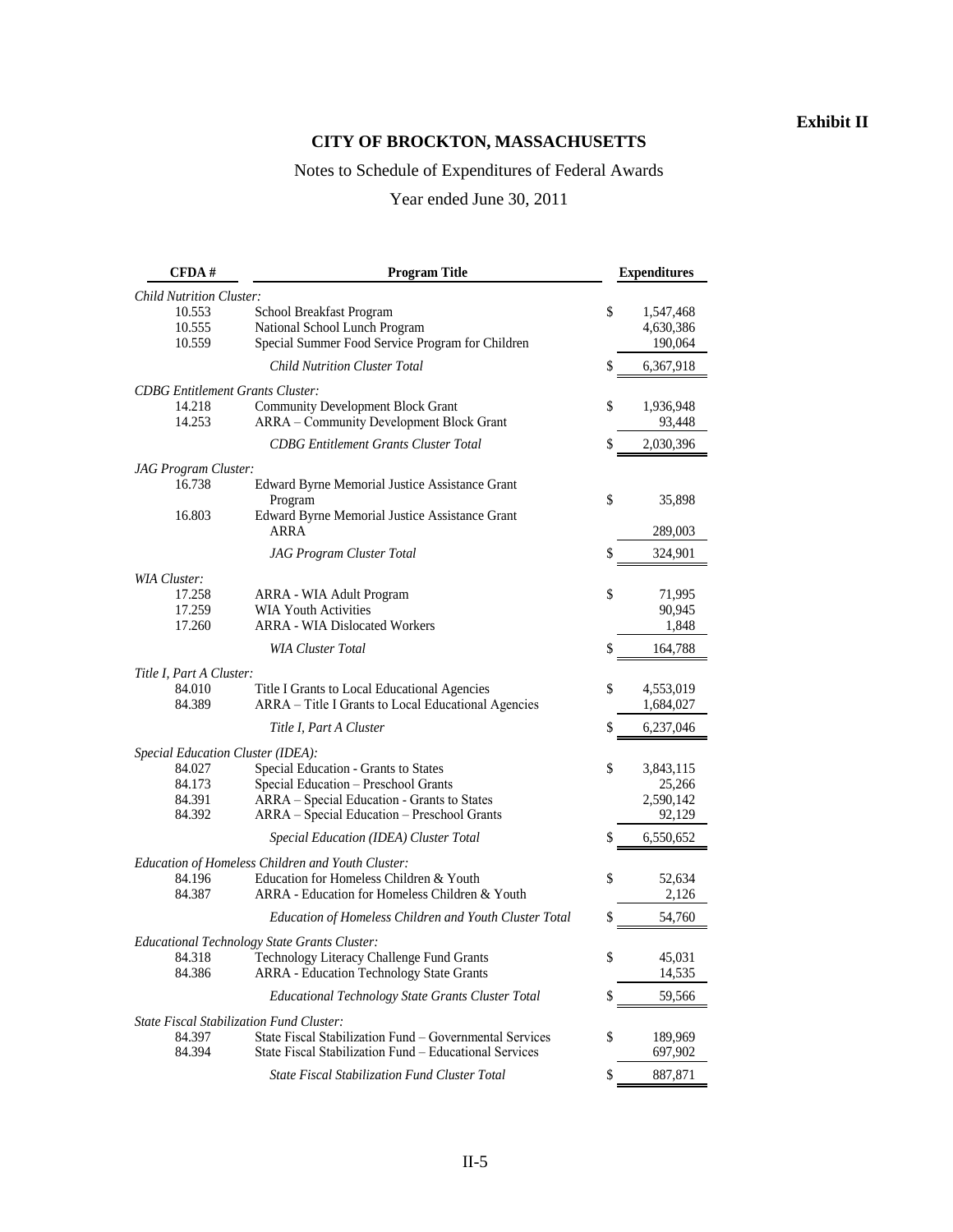

**KPMG LLP**  Two Financial Center 60 South Street Boston, MA 02111

**Exhibit III** 

### **Report on Internal Control over Financial Reporting and on Compliance and Other Matters Based on an Audit of Financial Statements Performed in Accordance with** *Government Auditing Standards*

The Honorable Mayor and City Council City of Brockton, Massachusetts:

We have audited the financial statements of the governmental activities, the business-type activities, each major fund, and the aggregate remaining fund information of the City of Boston, Massachusetts (the City) as of and for the year ended June 30, 2011, which collectively comprise the City's basic financial statements, and have issued our report thereon dated April 11, 2012. Our report includes an explanatory paragraph regarding the City adopting the provisions of Governmental Accounting Standards Board (GASB) Statement No. 54, *Fund Balance Reporting and Governmental Fund Type Definitions.* We conducted our audit in accordance with auditing standards generally accepted in the United States of America and the standards applicable to financial audits contained in *Government Auditing Standards*, issued by the Comptroller General of the United States.

For purposes of this report, our consideration of internal control over financial reporting and our tests of compliance with certain provisions of laws, regulations, contracts, and other matters did not include the Brockton Retirement System. We have issued a separate report on our consideration of internal control over financial reporting and our tests of compliance with certain provisions of laws, regulations, contracts, and other matters for this entity. The findings, if any, included in that report are not included herein.

### **Internal Control over Financial Reporting**

Management of the City is responsible for establishing and maintaining effective internal control over financial reporting. In planning and performing our audit, we considered the City's internal control over financial reporting as a basis for designing our auditing procedures for the purpose of expressing our opinions on the financial statements, but not for the purpose of expressing an opinion on the effectiveness of the City's internal control over financial reporting. Accordingly, we do not express an opinion on the effectiveness of the City's internal control over financial reporting.

A deficiency in internal control over financial reporting exists when the design or operation of a control does not allow management or employees, in the normal course of performing their assigned functions, to prevent, or detect and correct misstatements on a timely basis. A material weakness is a deficiency, or combination of deficiencies, in internal control over financial reporting, such that there is a reasonable possibility that a material misstatement of the entity's financial statements will not be prevented, or detected and corrected on a timely basis.

Our consideration of internal control over financial reporting was for the limited purpose described in the first paragraph of this section and was not designed to identify all deficiencies in internal control over financial reporting that might be deficiencies, significant deficiencies, or material weaknesses. We did not identify any deficiencies in internal control over financial reporting that we consider to be material weaknesses, as defined above.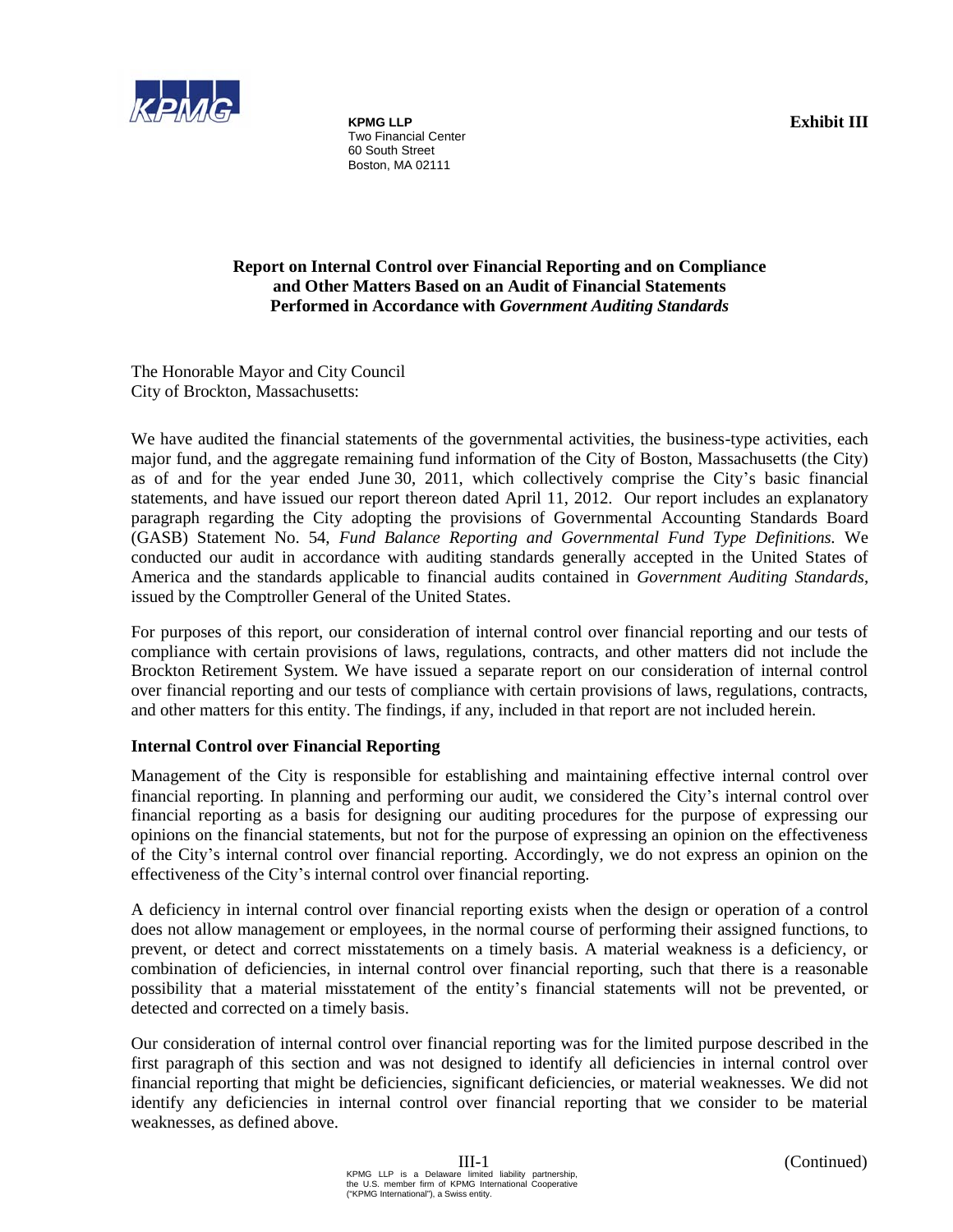

### **Compliance and Other Matters**

As part of obtaining reasonable assurance about whether the City's basic financial statements are free of material misstatement, we performed tests of its compliance with certain provisions of laws, regulations, contracts, and grant agreements, noncompliance with which could have a direct and material effect on the determination of financial statement amounts. However, providing an opinion on compliance with those provisions was not an objective of our audit and, accordingly, we do not express such an opinion. The results of our tests disclosed no instances of noncompliance or other matters that are required to be reported under *Government Auditing Standards*.

We noted certain matters that we reported to management of the City in a separate letter dated April 11, 2012.

This report is intended solely for the information and use of the Mayor, City Council, elected officials, management, and federal awarding agencies and pass-through entities and is not intended to be and should not be used by anyone other than these specified parties.

KPMG LLP

April 11, 2012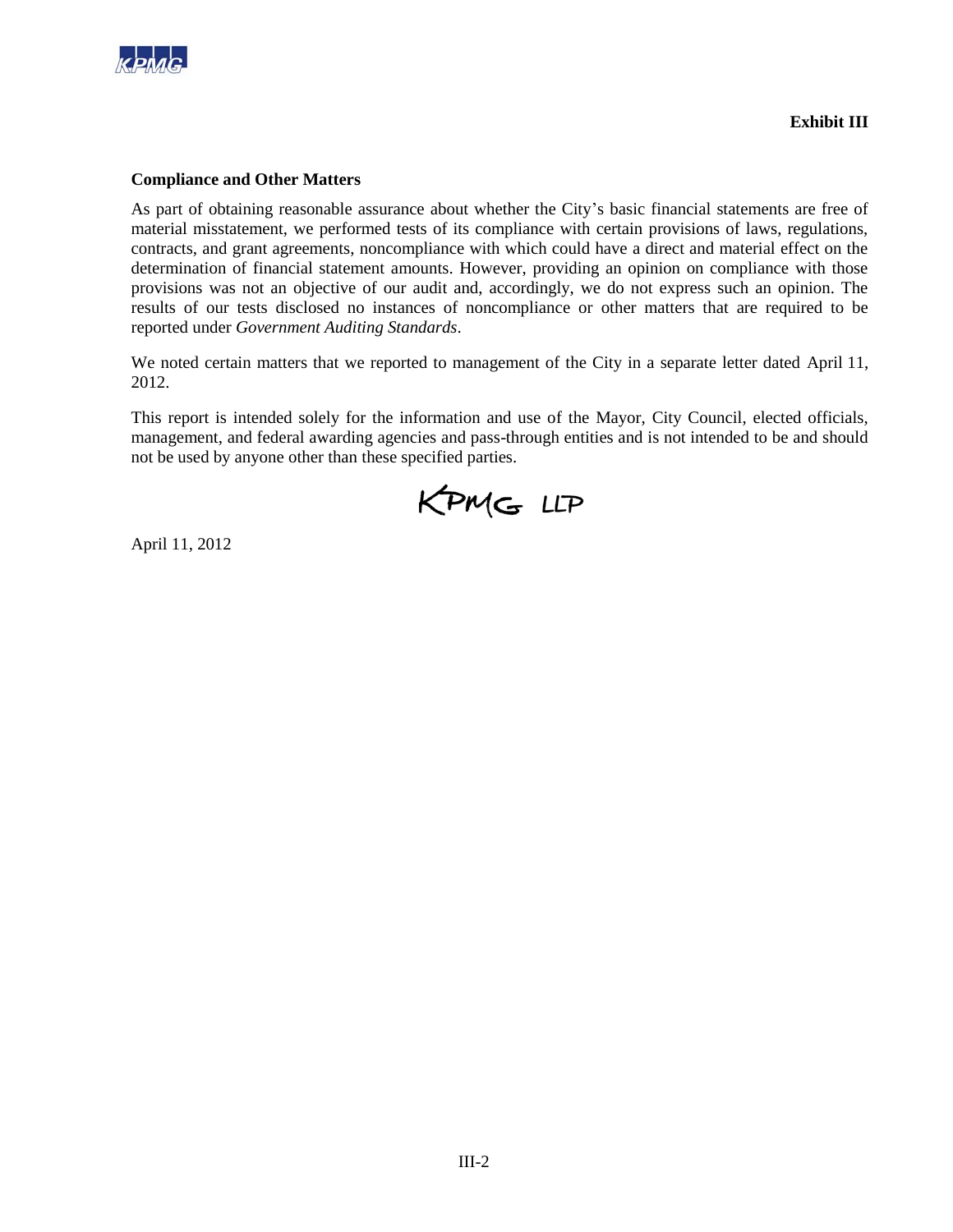**Exhibit IV**

# **CITY OF BROCKTON, MASSACHUSETTS**

# Schedule of Findings and Questioned Costs

Year ended June 30, 2011

# **(1) Summary of Auditors' Results**

### *Financial Statements*

| Type of auditors' report issued:                                                                                                                                                                                                       | Unqualified                                                             |              |               |
|----------------------------------------------------------------------------------------------------------------------------------------------------------------------------------------------------------------------------------------|-------------------------------------------------------------------------|--------------|---------------|
| Internal control over financial reporting:                                                                                                                                                                                             |                                                                         |              |               |
| Material weakness(es) identified?                                                                                                                                                                                                      | yes                                                                     | X            | no            |
| Significant deficiency (ies) identified that are<br>$\bullet$<br>not considered to be material weakness(es)?                                                                                                                           | yes                                                                     | $\mathbf{X}$ | none reported |
| Noncompliance material to the financial<br>statements noted?                                                                                                                                                                           | yes                                                                     | X            | no            |
| <b>Federal Awards</b>                                                                                                                                                                                                                  |                                                                         |              |               |
| Internal control over major programs:                                                                                                                                                                                                  |                                                                         |              |               |
| Material weakness(es) identified?<br>٠                                                                                                                                                                                                 | yes                                                                     | X            | no            |
| Significant deficiency (ies) identified that are<br>٠<br>not considered to be material weaknesses?                                                                                                                                     | yes<br>X.                                                               |              | none reported |
| Type of auditors' report issued on compliance<br>for major programs:                                                                                                                                                                   |                                                                         |              |               |
| Title I, Part A Cluster<br>Special Education Cluster (IDEA)<br>ARRA - Drinking Water State Revolving Fund<br><b>CDBG</b> Entitlement Grants Cluster<br>Homeless Prevention and Rapid Re-Housing<br>Program Technical Assistance - ARRA | Unqualified<br>Unqualified<br>Unqualified<br>Unqualified<br>Unqualified |              |               |
| Any audit findings disclosed that are required to be<br>reported in accordance with Section 510(a)<br>of OMB Circular A-133?                                                                                                           | yes<br>X —                                                              |              | no            |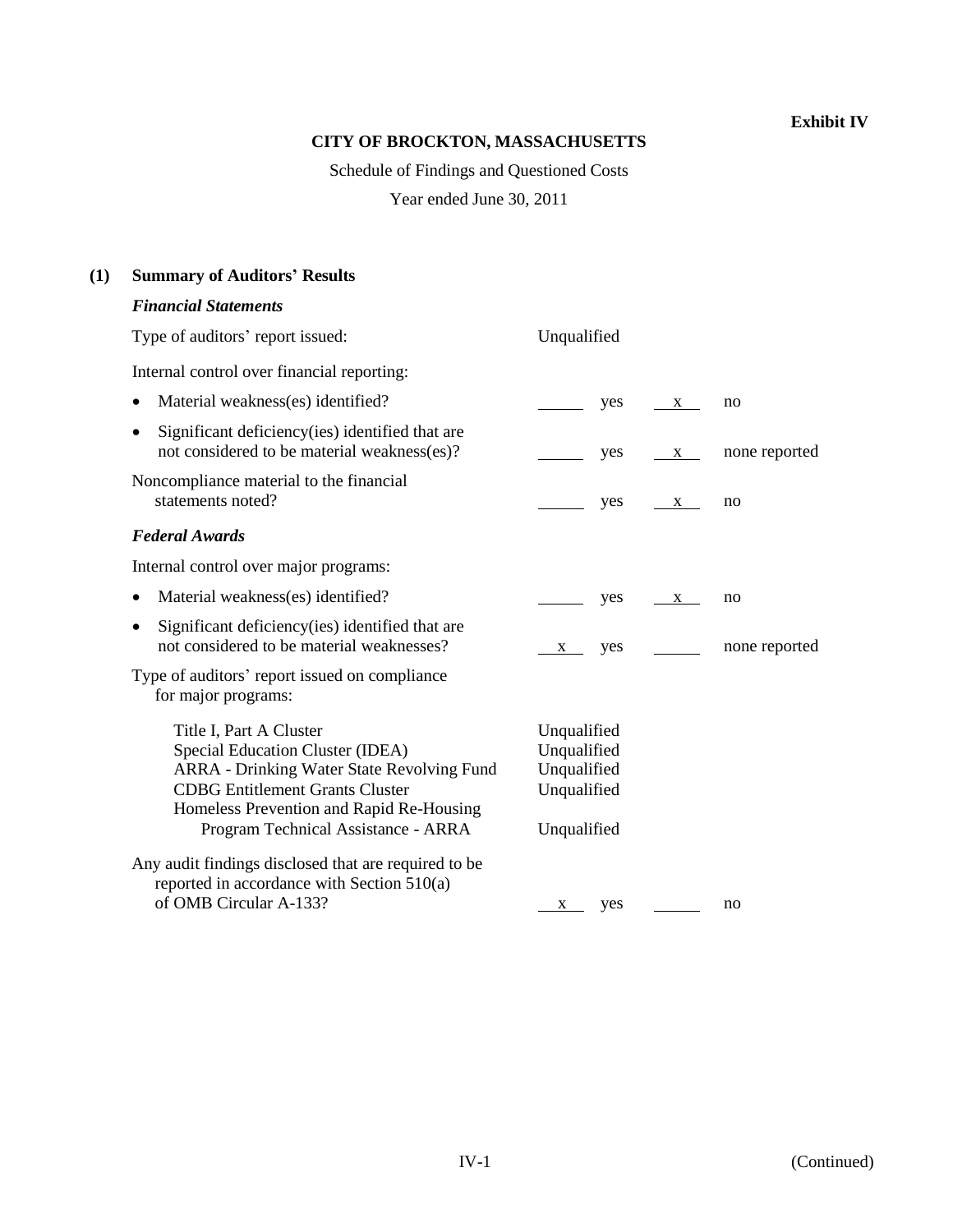## **Exhibit IV**

# **CITY OF BROCKTON, MASSACHUSETTS**

Schedule of Findings and Questioned Costs

Year ended June 30, 2011

# *Identification of Major Programs*

| Name of federal program or cluster                                                                                                                                                                                            |                | CFDA#                                |
|-------------------------------------------------------------------------------------------------------------------------------------------------------------------------------------------------------------------------------|----------------|--------------------------------------|
| Title I, Part A Cluster:<br>Title $I -$ Grants to LEA's<br>Title I – Grants to LEA's, Recovery Act                                                                                                                            |                | 84.010<br>84.389                     |
| Special Education Cluster (IDEA):<br>Special Education - Grants to States<br>Special Education – Preschool Grants<br>Special Education – Grants to States, Recovery Act<br>Special Education – Preschool Grants, Recovery Act |                | 84.027<br>84.173<br>84.391<br>84.392 |
| ARRA - Capitalization Grants for Drinking Water State Revolving Fund<br><b>CDBG</b> Entitlement Grants Cluster:<br>Community Development Block Grant – Entitlement Grants<br>Community Development Block Grant – ARRA         |                | 66.468<br>14.218<br>14.253           |
| Homeless Prevention and Rapid Re-Housing Program Technical Assistance - ARRA                                                                                                                                                  |                | 14.257                               |
| Dollar threshold used to distinguish between<br>\$891,817<br>type A and type B programs:                                                                                                                                      |                |                                      |
| Auditee qualified as low-risk auditee?                                                                                                                                                                                        | yes<br>no<br>X |                                      |
| Relating to Financial Statements Findings Reported in Accordance with Government Auditing                                                                                                                                     |                |                                      |

**(2) Relating to Financial Statements Findings Reported in Accordance with** *Government Auditing Standards*

None.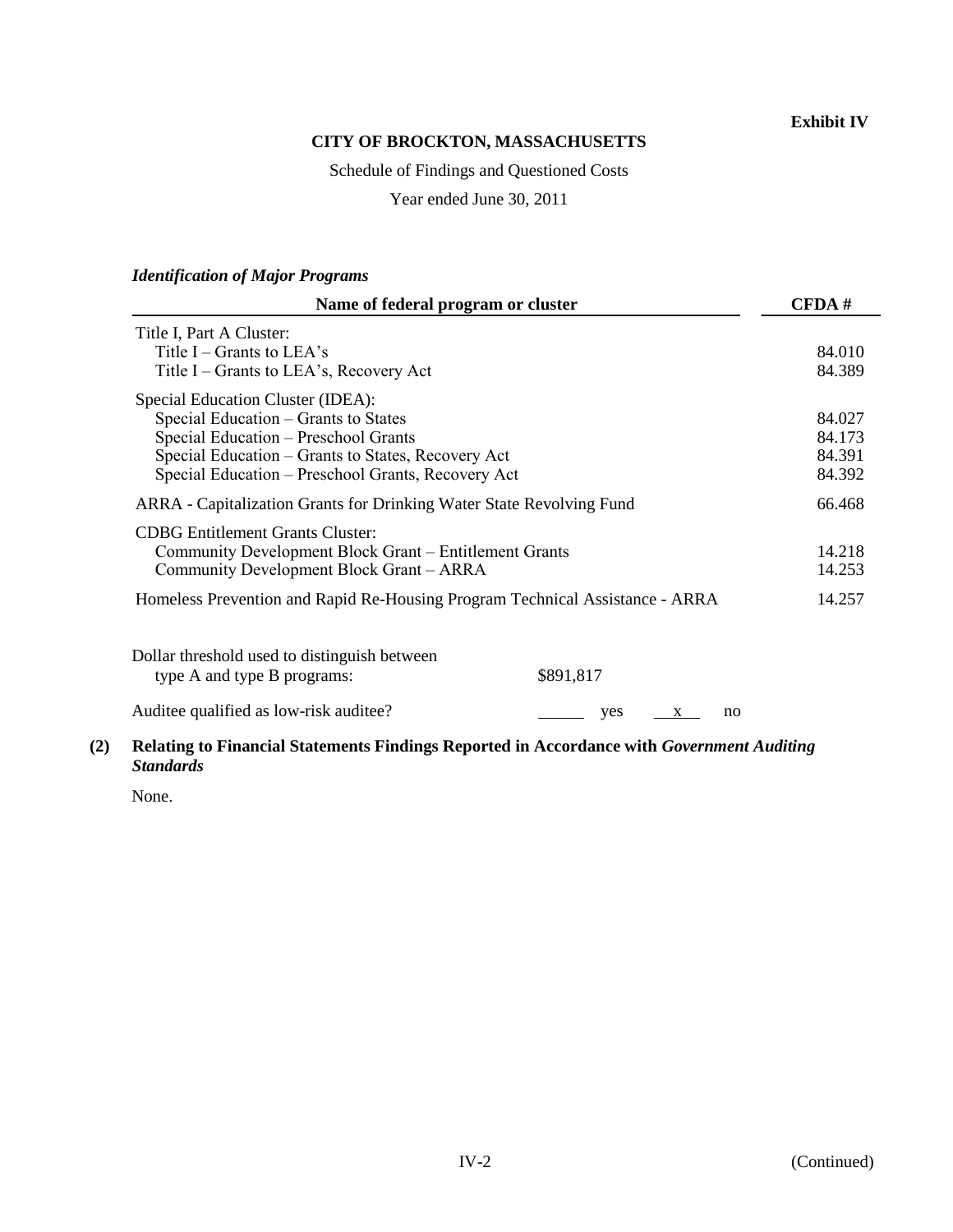Schedule of Findings and Questioned Costs Year ended June 30, 2011

### **(3) Findings and Questioned Costs Relating to Federal Awards**

| Finding Reference: | 2011-01                                                             |
|--------------------|---------------------------------------------------------------------|
| Federal Agency:    | U.S. Department of Education                                        |
| Federal Program:   | ARRA – Title I – Grants to Local Education Agencies (CFDA # 84.389) |
|                    | ARRA – Special Education – Grants to States (CFDA # 84.391)         |
|                    | ARRA – Special Education – Preschool Grants (CFDA # 84.392)         |

### **Requirements:**

The State Department of Education establishes ARRA reporting guidelines for the benefit of all districts for which ARRA reporting is deemed necessary. The report submitted by the districts is divided into five sections for which different information is required. The following sections are those for which errors were noted during our audit of the City:

*1. Section II & III - District/Non-District Employees*

Sections two and three of the ARRA filing report, require that school districts report information on district and non-district employees respectively, which are directly funded by an ARRA account.

### *2. Section V - Vendors*

Section five of the ARRA filing report should provide a listing of all vendors that have received ARRA payments to date or are expected to receive payments by June 30, 2012 from a school district.

### **Findings:**

### *1. Section II & III - District/Non-District Employees*

The City incorrectly included its employee FTE information in Section five as payments made to individual employees. Section V is reserved for vendor payments per ESE guidance.

### *2. Section V – Vendors*

Per ESE guidance, the ARRA report filing should include all payments made to vendors as of inception of the award to present, including those payments which are anticipated to be made by June 30, 2012. Section V of the ARRA filing report is reserved for payments made to vendors. The City reports this information using amounts paid during the year, rather than on a cumulative basis from the inception date of the award.

The City maintains records showing expenditures paid out to third party vendors for each program with an ARRA requirement. These records are in the form of expenditure "flex" reports run at a particular period in time and showing descriptions of the expenditure line items. KPMG was unable to reconcile this underlying data to the ARRA vendor payments reported to the ESE.